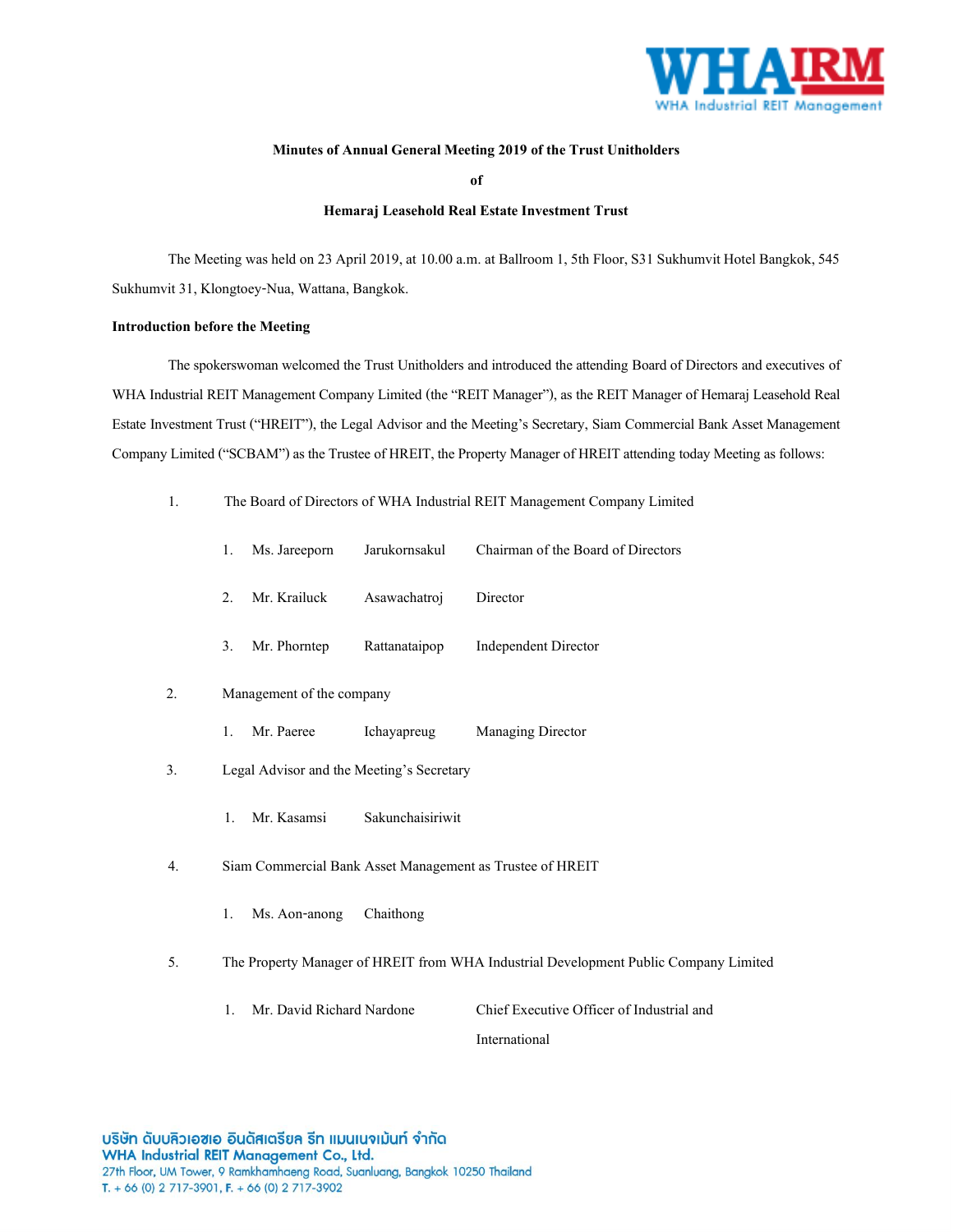

After the introduction, the spokerswoman invited Ms. Jareeporn Jarukornsakul, the Chairman of the Board of Directors, to declare the Meeting open.

Ms. Jareeporn Jarukornsakul, the Chairman of the Board of Directors, welcomed all Trust Unitholders and invited Mr. Kasamsi Sakunchaisiriwit, the Meeting's Secretary, to explain the Meeting procedures and the method of vote counting as follows:

Due to a great number of the Trust Unitholders attending the Meeting and in order to facilitate the vote counting in each agenda item, the Trust Unitholders who disapprove or abstain votes are asked to please raise their hands in order for the officers of the REIT Manager to collect the ballots from the Trust Unitholders who disapprove or abstain votes for vote calculation of such agenda item.

The Trust Unitholders who do not raise their hands nor give their ballots to the officer, are deemed to approve the agenda and such Trust Unitholders shall return the ballots to the officers at the exit after the Meeting adjourned.

As for the vote calculation, a Trust Unitholder shall have one vote per one unit whereby the REIT Manager will deduct disapproval and abstention votes from total votes of the Trust Unitholders attending the Meeting. The remaining shall be deemed as approval votes of such agenda.

In the case where none of the Trust Unitholder disapprove or abstain their votes for any agenda, it shall be considered that the Meeting is resolved with a unanimous vote.

In this regard, the counting of votes of Trust Unitholders being entitled to vote, the REIT Manager will not count the votes from the Trust Unitholders with special interest in the proposed agenda (the information of the Trust Unitholders with special interest appeared in the Invitation to this Meeting.)

As for this meeting, the only agenda to be voted is Agenda 1 . As for Agenda 2, Agenda 3 and Agenda 4, they are notifications that unitholders should acknowledge. Thus, they need not be voted.

Trust Unitholders are asked whether there is anyone among them disagreeing or objecting the meeting procedure and vote counting procedure or not. If there is none, it is granted that the quorum agrees with the aforementioned meeting procedure and vote counting procedure.

No Trust Unitholders objected or disagreed with the aforementioned meeting procedures and the method of vote counting. It was therefore deemed that the Meeting agreed with the said meeting procedures and the method of vote counting.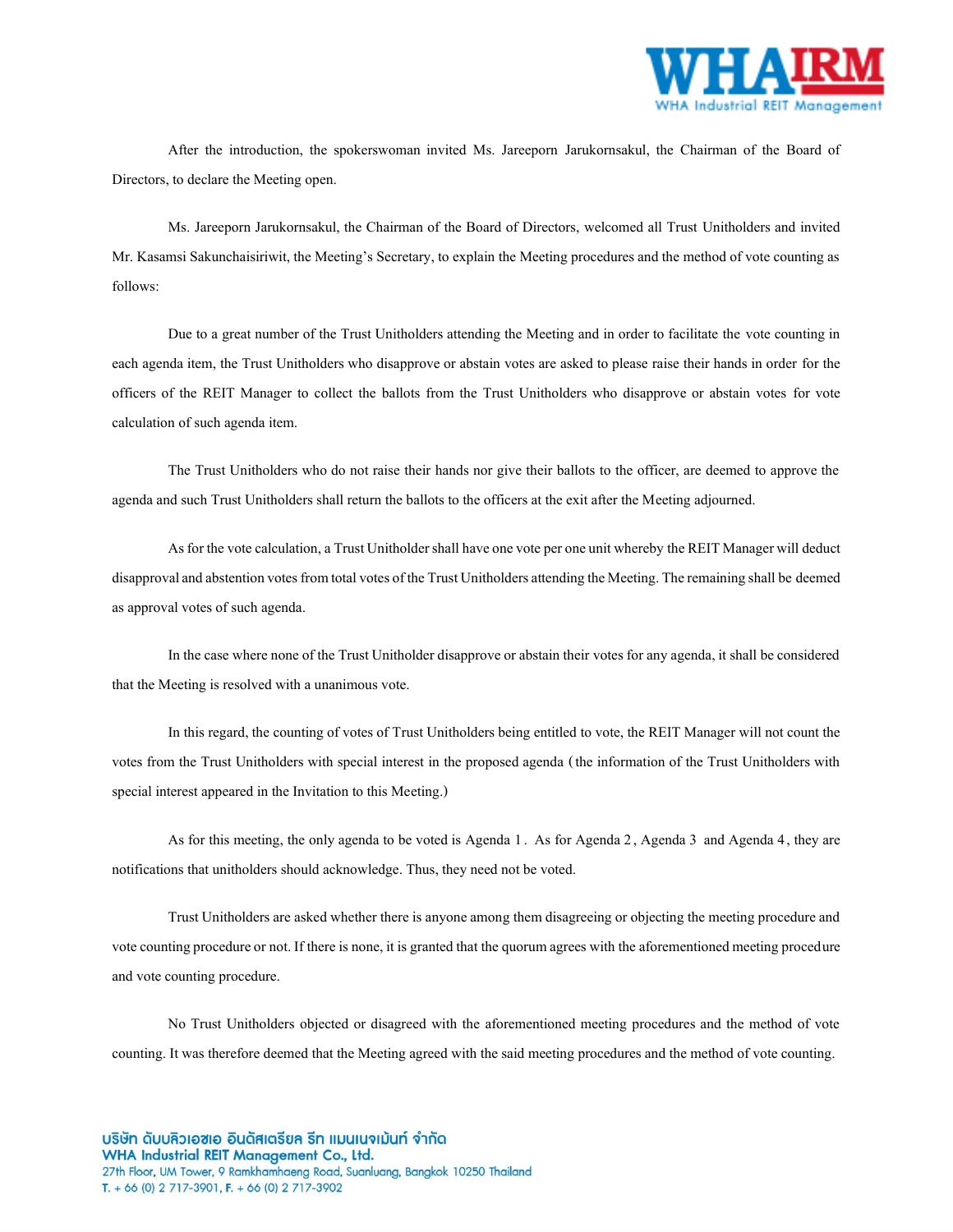

#### **Proceedings**

The Chairman stated to the Meeting that there were 114 Trust Unitholders present in the Meeting both in person and by proxy, representing265,177,947units (two hundred sixty five million ,one hundred seventy seven thousand and nine hundred forty seven), equivalent to 37.7405 percent of total issued and sold trust units which are 702,6 34,1 16 Trust Units, (seven hundred two million, six hundred thirty four thousand and one hundred sixteen) thus constituting the quorum. The Chairman then declared the Meeting open to consider the aforementioned meeting agenda:

The Chairman commences the meeting to consider the following agenda:

# **Agenda 1 To consider and certify the minutes of Extraordinary General Meeting of the Trust Unitholders No.1/2018**

The Chairman asked the Meeting that the REIT Manager has hosted the Extraordinary General Meeting of the Trust Unitholders No.1/2018 which was held on 18 December 2018, a copy of which has been sent to the Stock Exchange of Thailand and published on the Trust's website, the details as appeared in Annex 1. The Meeting is asked to approve that meeting minute.

The Chairman asks unitholders whether they would like to ask any question.

There is no other unitholders asking additional question, so the Chairman asks the Meeting to vote for Agenda 1.

# **Resolution**

The Meeting considered and casted their votes to certify the minutes of Extraordinary General Meeting of the Trust Unitholders No.1/2018 which was held on 18 December 2018 with the details as presented by the Chairman. The votes are as follows.

| Approved    | 265,482,037 | votes | equivalent to | 100.0000 percent |
|-------------|-------------|-------|---------------|------------------|
| Disapproved | v           | votes | equivalent to | $0.0000$ percent |
| Abstained   | $\theta$    | votes | equivalent to | $0.0000$ percent |

of the total votes of the Trust Unitholders attending the Meeting and being entitled to vote.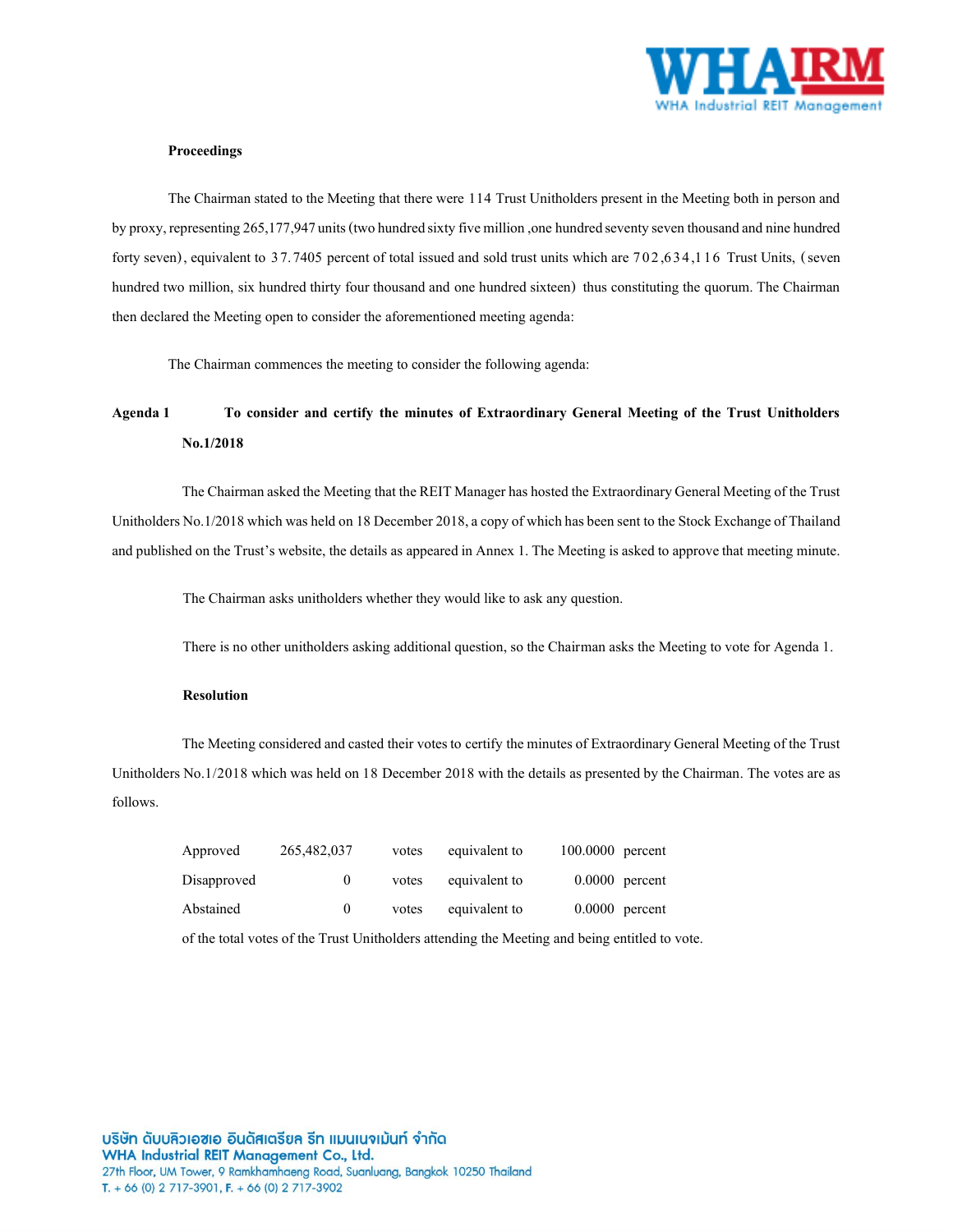

#### **Agenda 2 To acknowledge the performance of HREIT Trust for the year 2018**

The Chairman assigned Mr. Paeree Ichayapreug, Managing Director of HREIT, to present the details of this Agenda to the Meeting.

Mr. Paeree Ichayapreug informed the significant events occurred in 2018 to the Meeting as follows:

HREIT has invested in the Additional Investment Assets No. 1 on 4 January 2018in 21 units of assets, equivalent to the total area of 55,131 square meters, with an investment value of approximately Baht 1,590 Million, provided that during the beginning to the mid-year period, there was a prime tenant who had changed their investment method from renting the space of HREIT to the purchasing of land from WHA Group, resulting in a temporary decline of occupancy rate of HREIT.

In the third quarter, there was a new tenant entered into a lease agreement with HREIT for the area of 27,000 square meters, equivalent to approximately 8 % of the leasable area, resulting in an improved performance of HREIT since the third quarter onwards. Later in October, HREIT was rated with the credit rating level at BBB+ from TRIS Rating Co., Ltd.

On 18 December 2018, the Extraordinary General Meeting of the Trust Unitholders No.1/2018 resolved to approve the investment in the Additional Investment Assets No. 2, and HREIT has entered into the investment on 2 4December 2018 with an investment value of approximately Baht 477 Million for additional 9 units, equivalent to 15,916 square meters.

Presently, the overview of immovable properties that HREIT has invested in may be divided into 131 units of the leasable area of 332,505 square meters, comprising 108 units of the Ready Built Factory of 230,984 square meters and 23 units of Ready Built Warehouse of 1 0 1 ,521 square meters, as well as 1 7 9 ,6 49 square meters of leasable rooftop area. As of 31 December 2018, the assets size was at Baht 9,691 Million. The nature of HREIT's investment is an investment in leasehold rights for the term of 30 years with the right to extend the lease for another 30 years. HREIT has an interest-bearing debt at Baht 3,320 Million, equivalent to 33.87% when comparing with the total assets, and the Net Assets Value per unit (NAV) as of 31 December 2018 was at Baht 8.7966 per Trust Unit.

HREIT invests in immovable properties located in Chonburi and Rayong province, and the other parts located in WHA Saraburi Industrial Estate, comprising 2 main types, namely, the factory building and the warehouse building. Location of the investment of HREIT are as follows: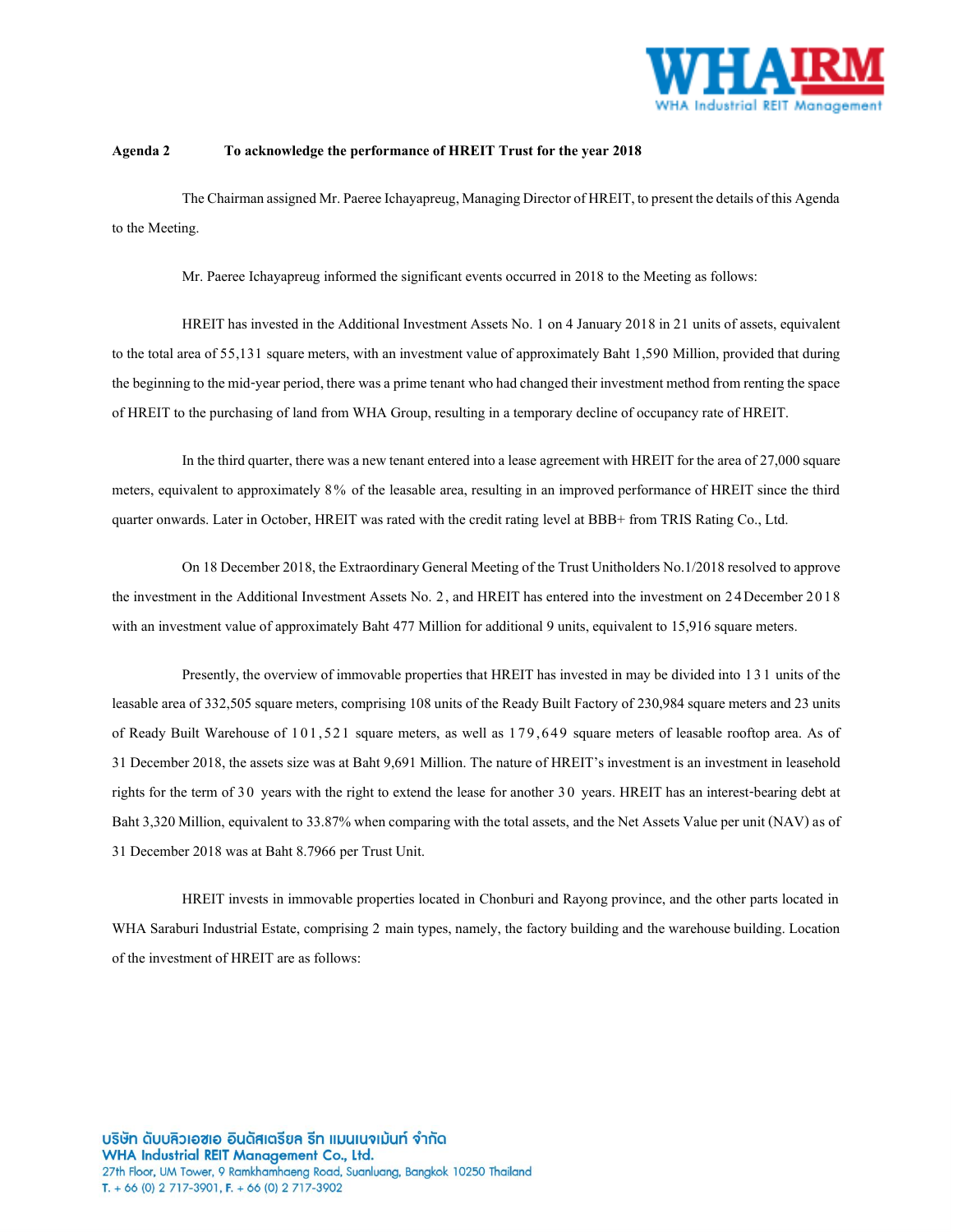

#### The factory buildings located in:

| 1) WHA Chonburi Industrial Estate 1                     | 19 Units | Leasable Building Area of 17,712 square meters  |
|---------------------------------------------------------|----------|-------------------------------------------------|
| 2) Eastern Seaboard Industrial Estate (Rayong) 41 Units |          | Leasable Building Area of 57,752 square meters  |
| 3) WHA Eastern Seaboard Industrial Estate 1             | 32 Units | Leasable Building Area of 127,508 square meters |
| 4) WHA Saraburi Industrial Land                         | 16 Units | Leasable Building Area of 28,012 square meters  |
| The warehouse buildings located in:                     |          |                                                 |

| 1) WHA Logistics Park 1 | 2 Units  | Leasable Building Area of 16,820 square meters |
|-------------------------|----------|------------------------------------------------|
| 2) WHA Logistics Park 2 | 11 Units | Leasable Building Area of 50,996 square meters |
| 3) WHA Logistics Park 4 | 10 Units | Leasable Building Area of 33,705 square meters |

As for the occupancy rate and tenant information as of the end of the fourth quarter of 2018, the total occupancy rate of the area was at 80.8%, divided into a 70.1% of Ready Built Warehouse and 85.5% of Ready Built Factory , which was the increase in the occupancy rate throughout the year, as there was a new prime tenant (equivalent to 8% of the leasable area) in the third quarter and the continuous growth in the fourth quarter from the increasing interest in HREIT's assets. Until now at the fourth quarter, the occupancy rate is at 80.8% at the average rental rate of Baht 185 per square meter, which is a competitive rate to other business operators in the same business.

Most of the tenants are in automotive industry at 31.2%, followed by logistics industry at 22.9%, consumer products industry at 21.1%, electronics industry at 9.7%, packaging industry at 5.5% and other industries at 9.6%.

Nationality of most tenants is Japanese at 25.0%, followed by European at 23.1%, Australian at 17.4% and American at 9.9%, while the Chinese tenant have a high growth rate in 2018 at 11.1% by the end of 2018 and other Asian at 13.5%.

Mr. Paeree Ichayapreug presented the asset pictures both interior and exterior comprising exterior pictures of Attached Ready Built Factory buildings, Detached factory buildings, and Ready Built Warehouse, interior pictures of the office space, utilized operating area, and warehouse space. HREIT has a plan to maintain the condition of the property in a new condition and to attract tenants with a maintenance plan every year, such as equipment repairs, painting of equipment, factory floor renovation etc.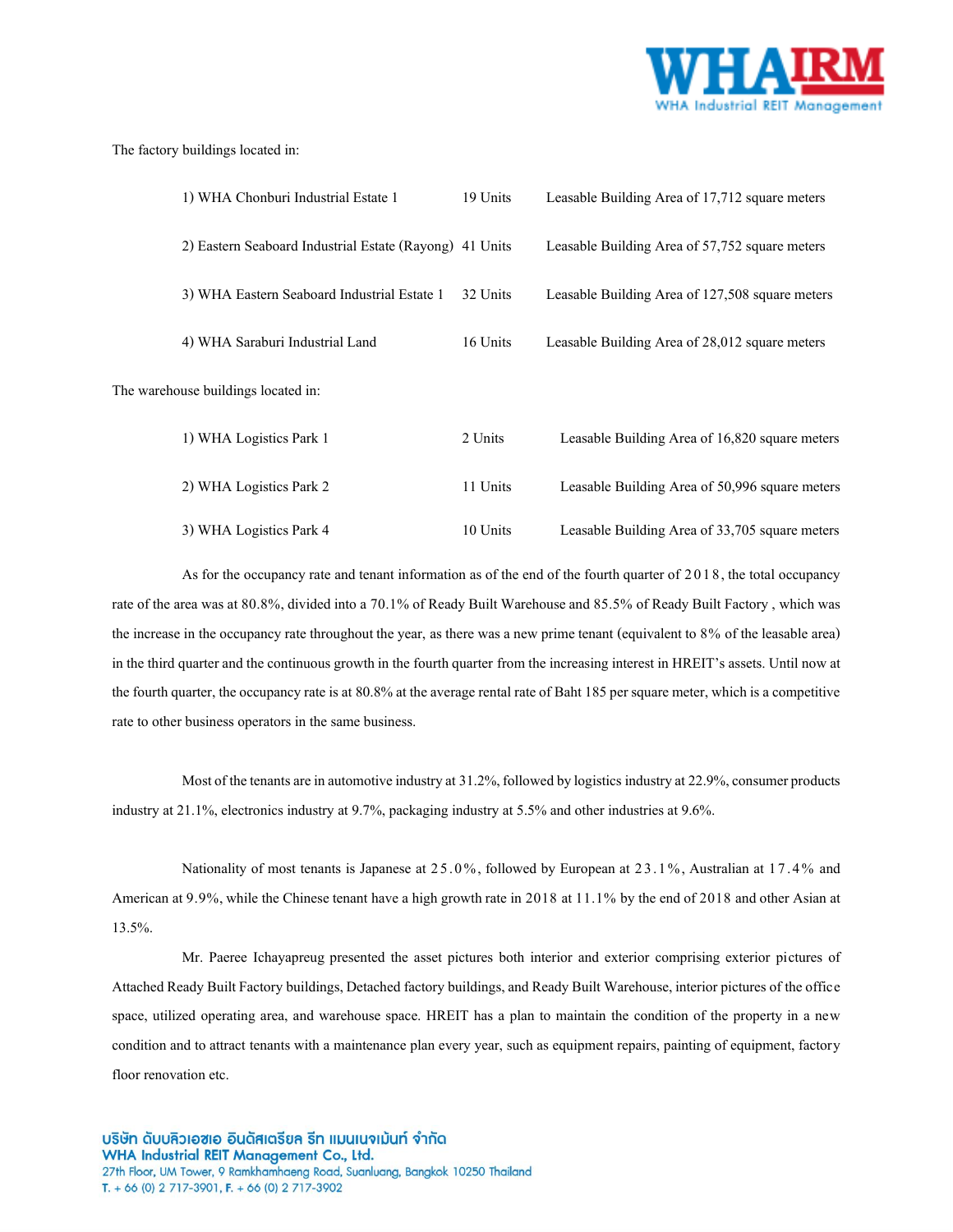

Regarding the distribution of benefit to the Trust Unitholders in the year 2018, HREIT made a total of 4 distributions of benefit, each of approximately Baht 0 .1 9 1 0 per Trust Unit, by making a regular payment distribution throughout the four quarters at Baht 0.7620 per Trust Unit, increased from Baht 0.7360 per Trust Unit in 2017. This indicates that when the performance of HREIT is improved, it will make a higher contribution to the Trust Unitholders accordingly.

The Chairman asked the Trust Unitholders if there are any further inquiries.

A proxy of a Trust Unitholder inquired why the market price of the Trust Units is declined even though the performance of HREIT is improved.

The Chairman explained as follows:

The causes of the declined market price of the Trust Units of HREIT are as follows:

1. As for the market price of Trust Units, since the establishment of HREIT as a closed fund, there were invested from foreign funds, and when the term of said foreign fund are expired, they had to sell the Trust Units to return the money to their unitholders, which is a common nature of an investment in trust units with relatively low liquidity. Therefore, when those foreign funds sold their investment units, it results in a decline of market price of the Trust Units.

2. The occupancy rate of HREIT has decreased due to a prime tenant change from renting the space of HREIT to the purchasing of land from WHA Group, however, such decrease does not affect the distribution of benefit payment to the Trust Unitholders of HREIT as there is a rental guarantee in the vacant area from the guarantor of HREIT's revenue. In addition, based on various economic factors e.g. the Eastern Economic Corridor (EEC), the occupancy rate has increased up to 80% as reported to the Meeting earlier. Hence, the occupancy rate and the market price of HREIT are forecasted to be increased in accordance with the operating results.

3. Regarding the capital decrease, the Trust Unitholders misunderstood in this point that the capital decrease was due to the loss from HREIT's operation, however, in fact, it was a result of a purchase of asset at a price higher than its appraisal value, and upon an appraisal of assets of HREIT thereafter, the appraisal value of asset was lower than the purchased price, resulting in the accounting losses. Therefore, the distribution payment could not be made in a form of dividends and it had to be made in the form of a capital decrease proceeds instead, which is a method of distribution payment to the trust unitholders employed by other real estate investment trusts in Thailand as well.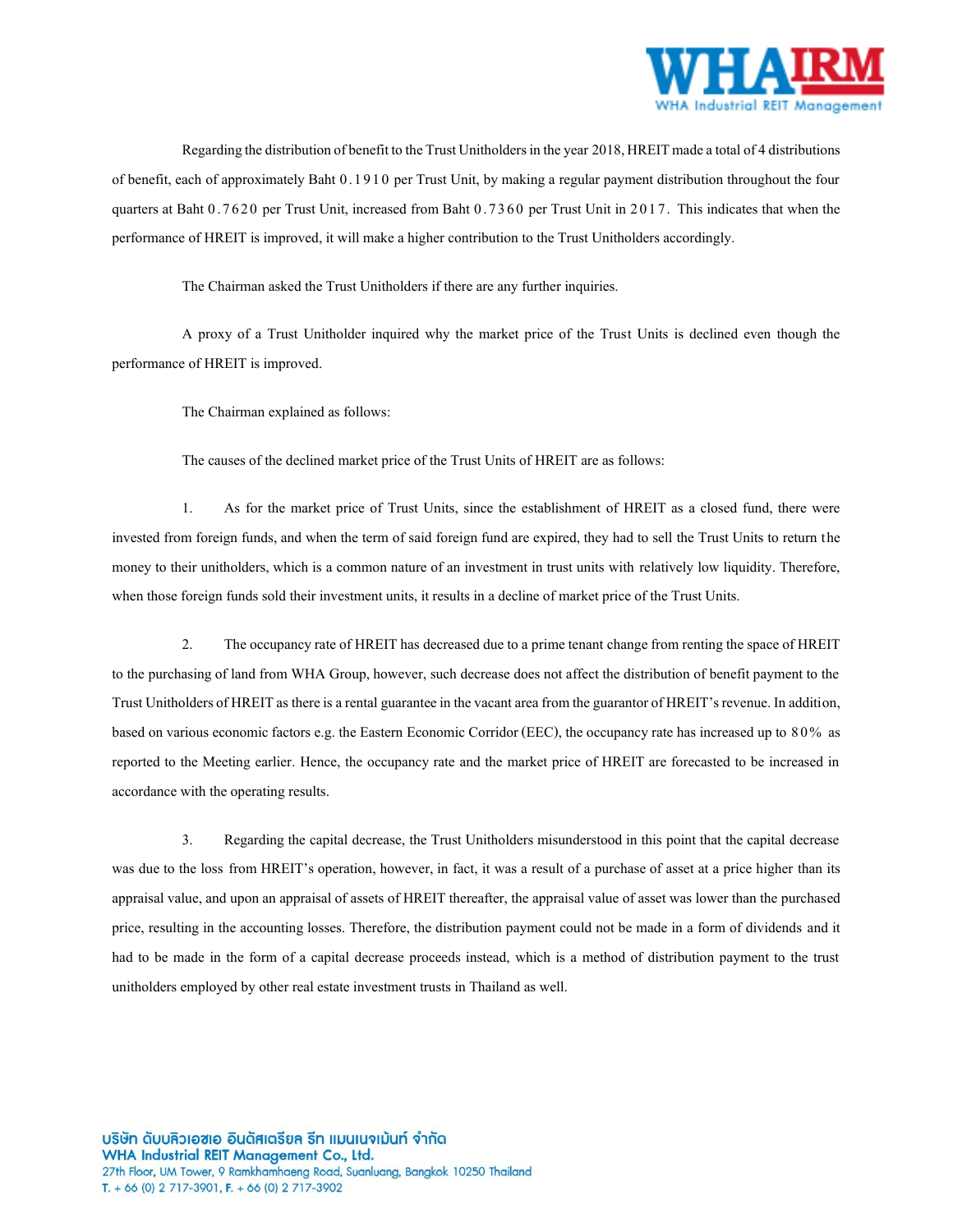

Therefore, from the assessment of the REIT Manager, the causes of the declined market price of the Trust Units should be as above mentioned. However, it can be seen in the latest distribution of benefit payment to the Trust Unitholders that HREIT has made a contribution in the form of both capital reduction and dividends.

Mr. Jirapat Prasertsong raised questions in 2 issues as follows:

- 1. What is the trend of HREIT's occupancy rate in 2019?
- 2. What is HREIT's rental income from the leasable area, excluding compensation income, and what is the average income per Trust Unit? As HREIT will receive the rental income compensation only until the end of the year 2019.

The Chairman assigned Mr. David Richard Nardone, Director and Chief Executive Officer of Industrial and International, WHA Industrial Development Public Company Limited to inform the trend of HREIT's occupancy rate in 2019.

Mr. David Richard Nardone informed that the occupancy rate increased at the rate of 80.8% from the end of 2018 due to the growth of investment from the automotive industry, resulting in an increased demand in immoveable properties. As for the business trend in this year, it is forecasted to procure for the new tenants up to 30,000 square meters, excluding the rent by tenants in the additional investment assets to be invested by HREIT in this year. As a result, the occupancy rate in 2019 is forecasted to be approximately at 87%.

In addition, the proportion of new buildings that HREIT will invest in is the Ready Built Factory rather than the Ready Built Warehouse because of a higher competitive capability as the locations are in the industrial estate while the Ready Built Warehouse would have to rely on certain groups of customers and with a short-term lease. It may be solved by finding short-term tenants to increase the occupancy rate and replace them with long-term tenants later on.

The Chairman assigned Mr. Paeree Ichayapreug, Managing Director of the REIT Manager to explain the second issue to the Meeting.

Mr. Paeree Ichayapreug informed that pursuant to the financial statement of 2018 which the Trust Unitholders inquired regarding the net investment income of Baht 526.91 Million, after a deduction of compensation income for Baht 200 Million, the remaining income excluding the rental income compensation is approximately Baht 326.88Million. HREIT would have revenue to make a distribution of benefit payment to the Trust Unitholders at Baht 0.4652 per Trust Unit. Comparing to the closing price of the Trust Unit as at 22 April 2019 at Baht 7.85, the rate of return would be around 6-7% for the year 2018,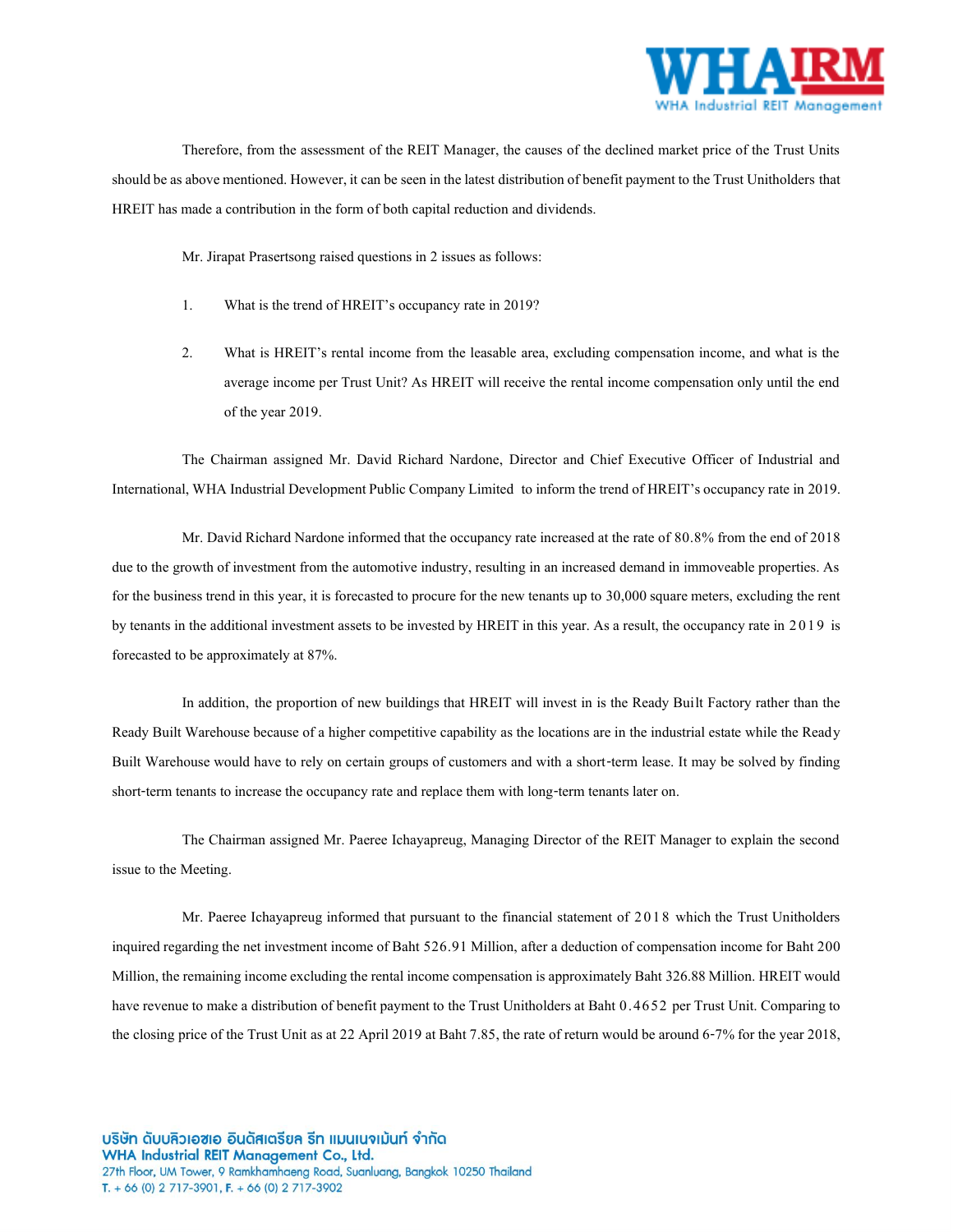

in comparison to returns of other REITs in the same type at 4.8-6.3%. While with the rental income guarantee, the rate of return of HREIT is currently at 9.1%.

There was no other Trust Unitholders raised any further questions

The spokerswoman states that this agenda is just a notification; thus, no vote is needed.

#### **Agenda 3 To acknowledge the financial statement of HREIT for the year 2018**

The Chairman assigned Mr. Paeree Ichayapreug, Managing Director of HREIT, to present the details of this Agenda to the Meeting.

Mr. Paeree Ichayapreug informed that the REIT Manager has prepared the financial statements of HREIT for the year 2018 which has already been audited by the certified auditor, the details appeared in Annex 2, the 2018 Annual Report, which has been distributed to the Trust Unitholders together with the Invitation to this Meeting. The balance sheet and income statement of HREIT for the year 2018 can be summarized as follows:

The total assets as of the end of 2018 were at Baht 9,691.37 Million, increase by Baht 1,257.77 Million from 2017. The main cause for the increase was due to the additional investment in assets of HREIT in the previous year. The total liabilities were at Baht 3,510.55Million, increased by approximately Baht 1,062.18Million from 2017. Most of liabilities increased were loans, which were part of the funds used in the purchase HREIT's assets in the previous year as well. Other parts of liabilities were expenses relating to the purchase of additional assets such as fees and relevant expenses. Hence, the net assets of HREIT was at Baht 6,180.82 Million, increased by Baht 195.59 Million from 2017, calculating into the net assets per unit at Baht 8.7966 per Trust Unit, increased by Baht 0.2784 per Trust Unit from 2017. The total revenue in the previous year was at Baht 726.04Million, increased by Baht 149.21Million from 2017, as a consequence of rental revenue from the additional investment assets. Therefore, in the previous year, the rent has increased as well as the increased revenue, resulting in the net investment income after deducting expenses at Baht 526.91 Million, increased by Baht 101.55 Million from 2017. As for the net profit from that investment, the appraisal of asset has decreased the value to Baht 850.77 Million in 2017 but the appraisal has increased to Baht 123.21 Million in 2018, which resulted in an increase in the net assets in 2018 at Baht 650.12 Million.

The Chairman asked the Trust Unitholders for any questions

There was no other Trust Unitholders raised any further questions

The spokerswoman states that this agenda is just a notification; thus, no vote is needed.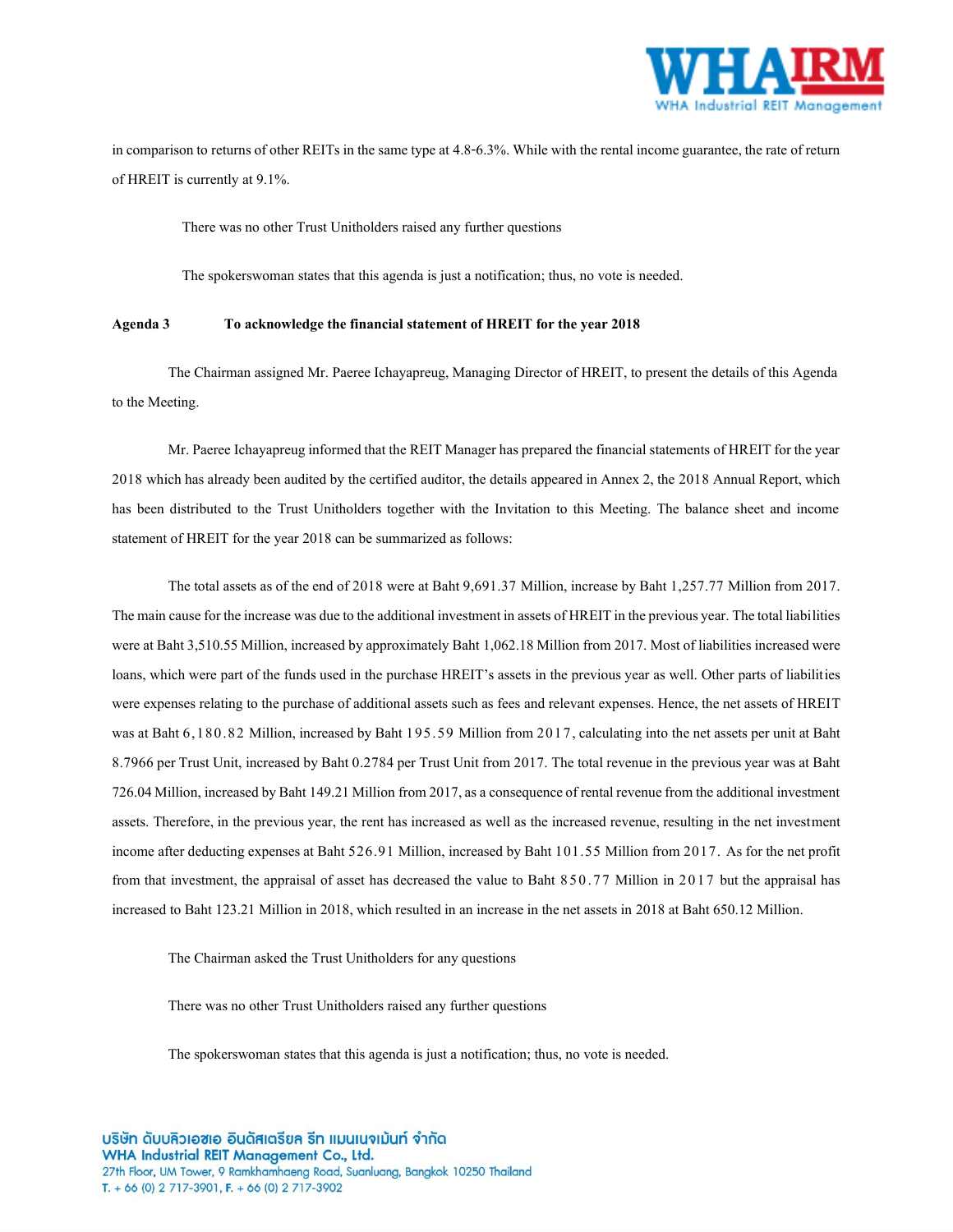

## **Agenda 4 To acknowledge the appointment of auditors of HREIT for the year 2019**

The Chairman assigned Mr. Paeree Ichayapreug, Managing Director of HREIT, to present the details of this Agenda to the Meeting.

Mr. Paeree Ichayapreug reported that the REIT Manager has appointed the auditors for 2019 already. The appointed auditors are from PricewaterhouseCoopers ABAS Ltd. (PricewaterhouseCoopers), the names of which are listed as follows:

- 1. Mr. Chanchai Chaiprasit, Certified Public Accountant No. 3760, and/or
- 2. Mr. Paiboon Tunkoon, Certified Public Accountant No. 4298, and/or
- 3. Mr. Boonrueng Lerdwiseswit, Certified Public Accountant No.6552

Whereby, one of the aforementioned persons shall review and give their opinions to HREIT Trust's financial statements. In case such auditors cannot perform the work, Pricewaterhouse shall provide other certified public accountants in Pricewaterhouse to carry out the work.

The remuneration of the auditors for the year 2019 is Baht 970,000 (exclusion of other expenses) which equivalent to the previous year. The remuneration is for auditing the annual and quarterly financial statements.

The spokenwomen asked the Trust Unitholders for any questions

There was no other Trust Unitholders raised any further questions

The spokerswoman states that this agenda is just a notification; thus, no vote is needed.